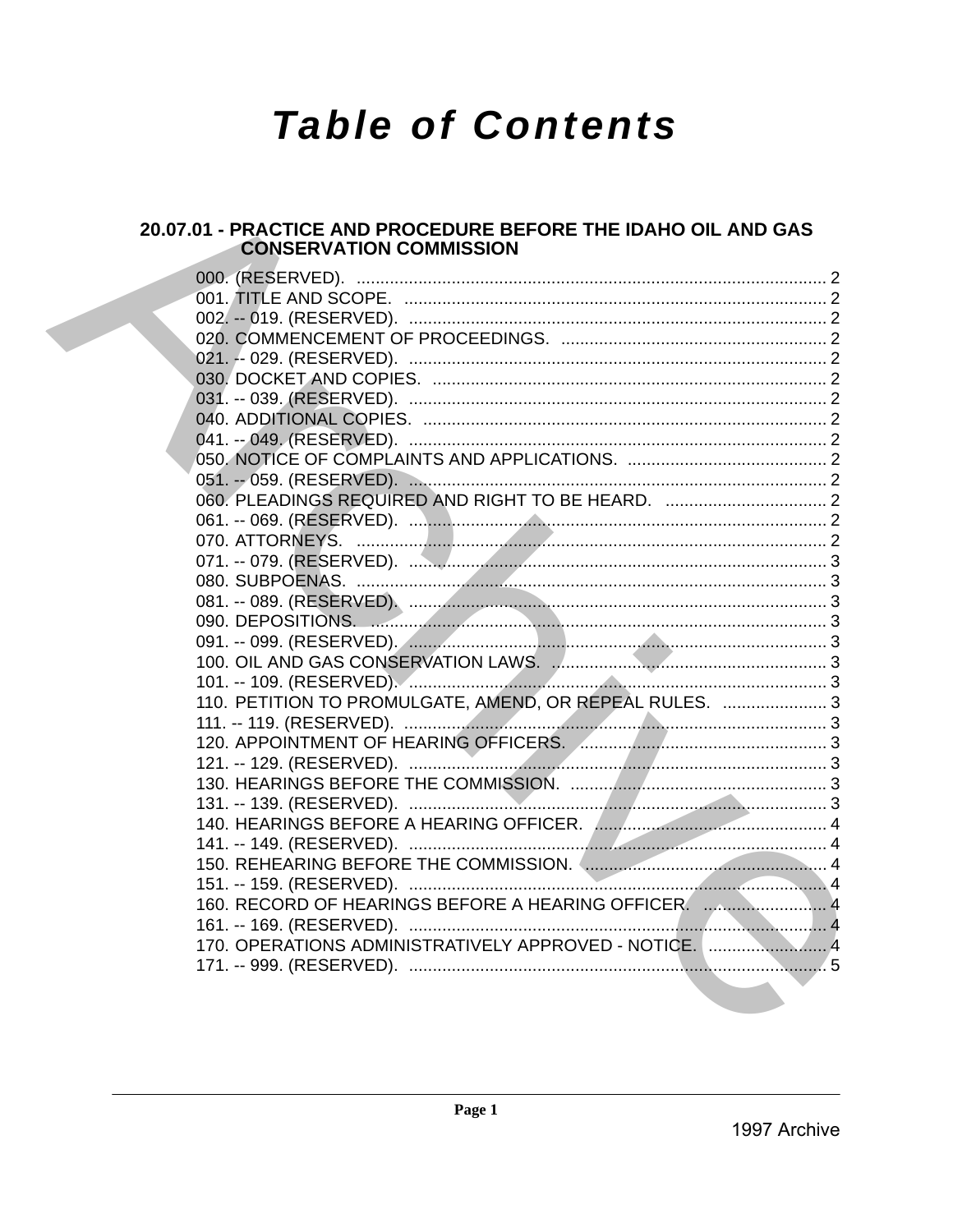#### **IDAPA 20 TITLE 07 Chapter 01**

#### **20.07.01 - PRACTICE AND PROCEDURE BEFORE THE IDAHO OIL AND GAS CONSERVATION COMMISSION**

#### <span id="page-1-1"></span>**000. (RESERVED).**

#### <span id="page-1-2"></span>**001. TITLE AND SCOPE.**

These rules shall be known and designated as the "Rules of Practice and Procedure before the Idaho Oil and Gas Conservation Commission" and shall apply in all proceedings before said Commission relating to the conservation of oil and gas, and in the administration by said Commission of the Oil and Gas Conservation Laws of the state of Idaho and the rules adopted by this Commission thereunder. (10-21-92)

# <span id="page-1-3"></span>**002. -- 019. (RESERVED).**

# <span id="page-1-4"></span>**020. COMMENCEMENT OF PROCEEDINGS.**

All proceedings shall commence with the filing of six (6) copies of a verified application or complaint to the director as secretary of the Commission, and the payment to the director of a filing fee of fifty dollars (\$50). (10-21-92)

#### <span id="page-1-5"></span>**021. -- 029. (RESERVED).**

#### <span id="page-1-6"></span>**030. DOCKET AND COPIES.**

When a proceeding is instituted, the director of the Commission shall assign it a number and enter the proceedings, with the date of its filing, on a separate page of a docket provided for such purpose. Thereafter, six (6) copies of all pleadings offered in the same proceeding shall be filed and shall bear the docket number so assigned and be noted with the date of filing upon such docket page or a continuation thereof. (10-21-92) with the date of filing upon such docket page or a continuation thereof.

#### <span id="page-1-7"></span>**031. -- 039. (RESERVED).**

#### <span id="page-1-8"></span>**040. ADDITIONAL COPIES.**

The director may, at any time, require a party to furnish such additional copies of any pleading filed by it as may be deemed necessary. (10-21-92)

#### <span id="page-1-9"></span>**041. -- 049. (RESERVED).**

#### <span id="page-1-10"></span>**050. NOTICE OF COMPLAINTS AND APPLICATIONS.**

The manner and time for giving notice of complaints and applications, and the time and place for hearings shall be in accordance with the provisions of the Oil and Gas Conservation Laws of the state of Idaho, provided, however, the Commission may, in any proceeding, give such additional notice(s) as it deems necessary or proper under the circumstances. (10-21-92) circumstances.

#### <span id="page-1-11"></span>**051. -- 059. (RESERVED).**

# <span id="page-1-12"></span>**060. PLEADINGS REQUIRED AND RIGHT TO BE HEARD.**

<span id="page-1-0"></span>Except as provided in Section 001, it shall not be necessary in any proceeding that any pleading other than the original complaint or application be filed by any interested party in order that a hearing may be held, and any interested person shall be entitled to be heard at any hearing without the necessity of filing any pleading or entering any appearance in the proceeding prior to the day of hearing. Persons desiring to contest any application may, without being required to do so, file with the Commission notice of such opposition including the reasons therefor. (10-21-92) 20.67.01 (PACIDES AND DROCEDURE BEFORE THE IDANO<br>
1997 ATTLES AND SCONSEN AT ON COMMISSION<br>
1997 ATTLES AND SCONSEN ARCHIVES COMMISSION<br>
1997 ATTLES AND SCONSEN ARCHIVES COMMISSION COMMISSION<br>
1997 ATTLES AND SCONSEN ARCH

#### <span id="page-1-13"></span>**061. -- 069. (RESERVED).**

#### <span id="page-1-14"></span>**070. ATTORNEYS.**

Any person appearing before the Commission or its examiners in a representative capacity shall be precluded from examining or cross-examining any witness in any hearing unless such person shall be an attorney licensed to practice<br>law in the state of Idaho or a nonresident attorney associated with an Idaho attorney. (10-21-92) law in the state of Idaho or a nonresident attorney associated with an Idaho attorney.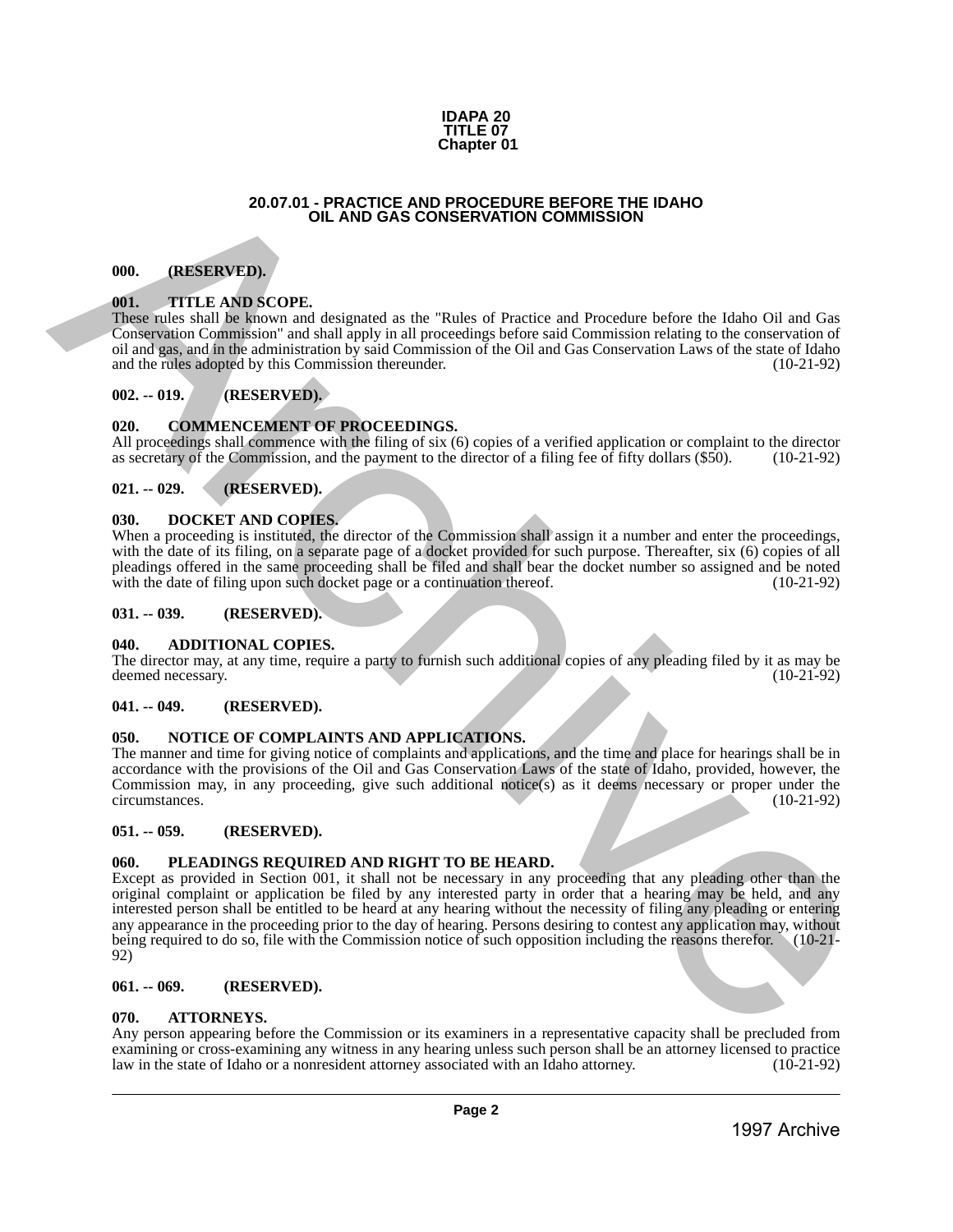# <span id="page-2-0"></span>**071. -- 079. (RESERVED).**

#### <span id="page-2-1"></span>**080. SUBPOENAS.**

The director shall have the power to and shall issue subpoenas requiring attendance of witnesses and the production of books, papers, and other instruments to the same extent and in the same manner and in accordance with the procedure provided in the Rules of Civil Procedure of the State of Idaho. (10-21-92)

# <span id="page-2-2"></span>**081. -- 089. (RESERVED).**

# <span id="page-2-3"></span>**090. DEPOSITIONS.**

Depositions may be taken by parties to a proceeding and used before the Commission in the same manner and under the same conditions prescribed in the Rules of Civil Procedure of the State of Idaho relating to the taking and use of depositions in the courts of this state. depositions in the courts of this state.

<span id="page-2-4"></span>**091. -- 099. (RESERVED).**

# <span id="page-2-5"></span>**100. OIL AND GAS CONSERVATION LAWS.**

The Commission adopts the rules of practices and procedure contained in the Rules of Civil Procedure of the State of Idaho insofar as the same may be applicable and not inconsistent with the Oil and Gas Conservation Laws of the State<br>of Idaho and the rules promulgated by the Commission under the authority of said laws. (10-21-92) of Idaho and the rules promulgated by the Commission under the authority of said laws.

# <span id="page-2-6"></span>**101. -- 109. (RESERVED).**

# <span id="page-2-7"></span>**110. PETITION TO PROMULGATE, AMEND, OR REPEAL RULES.**

Any interested person may petition the Commission for the promulgation, amendment, or repeal of any rule by filing a written petition with the director pursuant to Section 67-5206, Idaho Code. Upon receiving such a petition, the director shall submit it to the Commission for consideration. The Commission, as soon as practicable, shall either (1) deny the petition in writing (stating its reasons for the denial) or (2) initiate rulemaking proceedings pursuant to the appropriate provisions of the laws of the state of Idaho. (10-21-92) appropriate provisions of the laws of the state of Idaho. 97. **(ALESEANTED)**<br>
1997. **CALCORAGES CONSULTERS**<br>
1998. **STAPORNAS.**<br>
The disconsisted model involvement of the state archive archive are not interesting to the state and the production<br>
consistent and the policies of th

# <span id="page-2-8"></span>**111. -- 119. (RESERVED).**

# <span id="page-2-9"></span>**120. APPOINTMENT OF HEARING OFFICERS.**

The Commission may appoint one (1) or more hearing officers in accordance with the laws of the state of Idaho to conduct hearings in accordance therewith. (10-21-92) conduct hearings in accordance therewith.

# <span id="page-2-10"></span>**121. -- 129. (RESERVED).**

# <span id="page-2-11"></span>**130. HEARINGS BEFORE THE COMMISSION.**

The following matters and proceedings shall in all cases initially be set for hearing before the Commission.

(10-21-92)

01. Discretionary. Matters which the Commission or the director, in their discretion, believes should be the Commission. (10-21-92) heard by the Commission.

02. Applicant Request. Matters in which the application or motion pursuant to which the hearing is exifically requests that the hearing be held before the Commission. (10-21-92) held specifically requests that the hearing be held before the Commission.

03. Commission Motion. Proceedings initiated on the motion of the Commission for the enforcement le, regulation, order, or statutory provision (10-21-92) of any rule, regulation, order, or statutory provision

04. Rule Proceedings. Proceedings held for the purpose of considering the amending, removing, or f a statewide rule. (10-21-92) adding of a statewide rule.

# <span id="page-2-12"></span>**131. -- 139. (RESERVED).**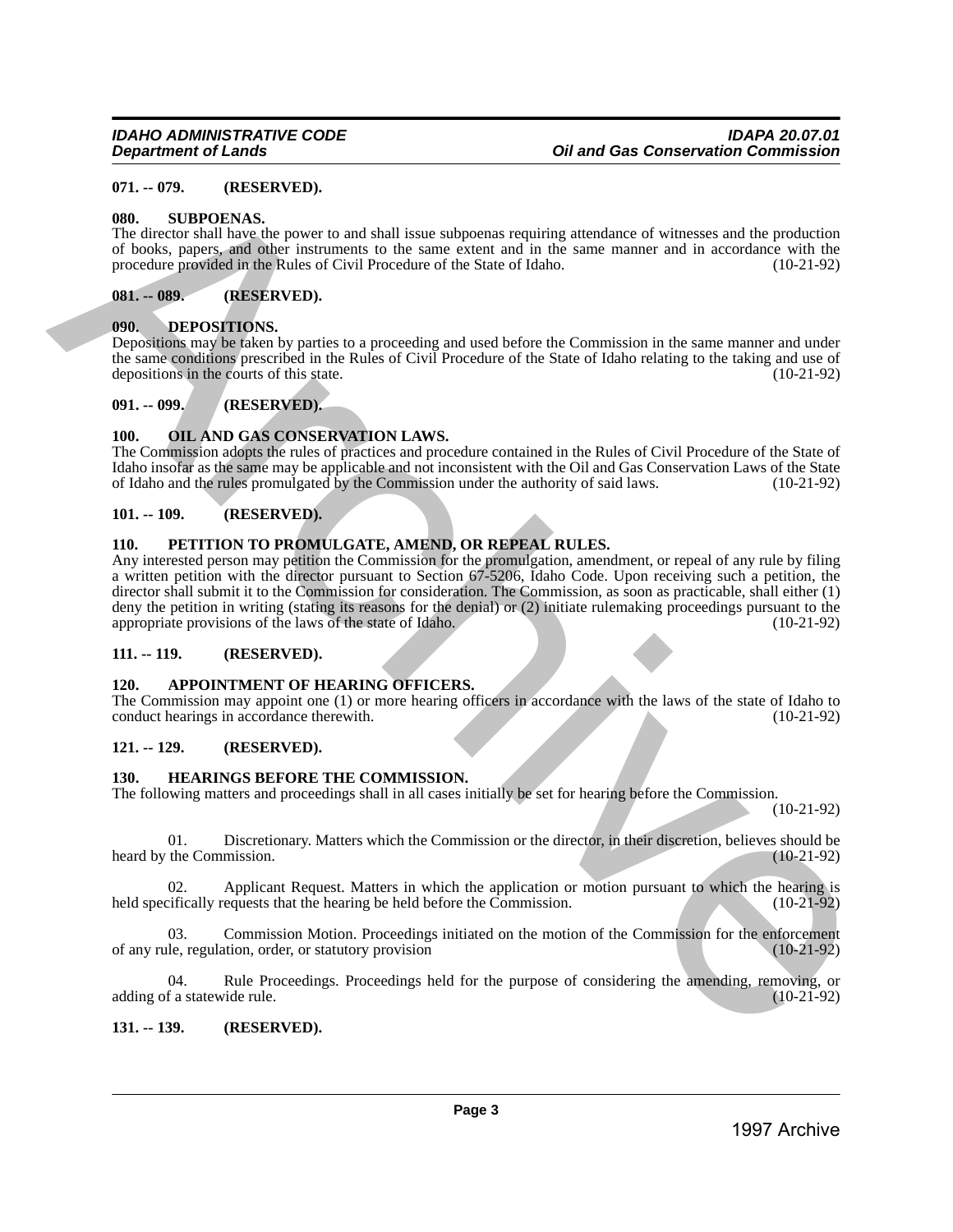#### *IDAHO ADMINISTRATIVE CODE IDAPA 20.07.01 Oil and Gas Conservation Commission*

#### <span id="page-3-0"></span>**140. HEARINGS BEFORE A HEARING OFFICER.**

Except as provided in Section 130, all matters and proceedings for which a hearing is required may initially be set for public hearing before a hearing officer. If, after a matter or proceeding has been set for hearing before a hearing officer, a party who may be affected by an order of the Commission in the matter or proceeding shall file with the Commission more than three (3) days prior to the date set for the hearing on the matter or proceeding, a written objection to hearing of such matter or proceeding before an examiner and a request for a hearing before the Commission, the hearing officer shall, at the time and place specified in the notice of such hearing, enter an order continuing the hearing to a day certain, and setting the matter or proceeding for hearing before the Commission. If notice of the hearing to be held before the hearing officer has been given as required by law, no new notice shall be necessary, but the Commission may give an additional notice of the continuance of the hearing that it deems necessary or proper under the circumstances. (10-21-92)

01. Informal Hearings. Hearings before hearing officers shall be conducted informally. Oral statements may be made and/or questions asked by any interested party or by the hearing officer, but no transcript shall be made thereof. The record of such a hearing shall consist solely of the appearances of interested parties and the verified application and any exhibits, pleadings, written statements, or other documentary evidence submitted by the interested parties. (10-21-92) interested parties.

02. Recommended Action. Upon conclusion of a hearing before a hearing officer, the hearing officer shall advise the interested parties of the action which will be recommended to the Commission. Such recommendation may be for the granting of the application, in whole or in part, for the denial thereof, or for an order setting the matter for rehearing before the full Commission by filing a written request therefor within three (3) days after the conclusion of the hearing. (10-21-92) after the conclusion of the hearing.

#### <span id="page-3-1"></span>**141. -- 149. (RESERVED).**

#### <span id="page-3-2"></span>**150. REHEARING BEFORE THE COMMISSION.**

If a request for hearing has been timely filed by any interested party, if rehearing is recommended by an hearing officer, or if the Commission is of the opinion that an order should not be entered as recommended by the hearing officer, the Commission shall order a rehearing of the matter. Such rehearing shall be conducted as a de novo proceeding in the same manner as other hearings before the Commission. (10-21-92) proceeding in the same manner as other hearings before the Commission.

# <span id="page-3-3"></span>**151. -- 159. (RESERVED).**

# <span id="page-3-4"></span>**160. RECORD OF HEARINGS BEFORE A HEARING OFFICER.**

Promptly after the conclusion of any hearing conducted by a hearing officer, the hearing officer shall certify the record of the hearing to the Commission and make his report and recommendations for the disposition of the matter or proceedings by the Commission. The Commission shall consider the report and recommendations of the hearing officer and the record of the hearing and shall enter its order within thirty (30) days after the conclusion of the hearing.  $(10-21-92)$ 

# <span id="page-3-5"></span>**161. -- 169. (RESERVED).**

# <span id="page-3-6"></span>**170. OPERATIONS ADMINISTRATIVELY APPROVED - NOTICE.**

In all cases in which the applicant requests approval of an operation which under the statutes or rules of the Commission may be approved by the director as an administrative matter, the applicant shall file his application therefor as provided in Section 020. The application shall set forth all material facts involved including any specific information required by the rule or statute authorizing administrative approval of the operation. In addition to any other notice required by the statute or these rules, the applicant shall notify those owners as defined by the Idaho Conservation Law of lands within one-half (1/2) mile from the well(s) in which such operation is to be undertaken. In the event the application is for an exception to the well location requirements of a Commission order establishing drilling and spacing units, then the applicant shall, in addition to any other notice required by statute, give the notice required by Section 47-321(d), Idaho Code, and any amendments thereto. The notice to be given by applicant shall be by mail (registered or certified where so required by statute or by these rules) and shall set forth the nature of the application and the lands thereby affected. Proof of the mailing of such notice shall be by affidavit, which shall contain a list of names and addresses of all parties given notice by applicant, and such affidavit must be filed with the director before any action is taken on the application. The operation proposed in the application shall be approved by 10. HEMANUARY BETWEEN MEASURE CONTENENT (WE which the contenent region with the state of the state of the state of the state of the state of the state of the state of the state of the state of the state of the state of th